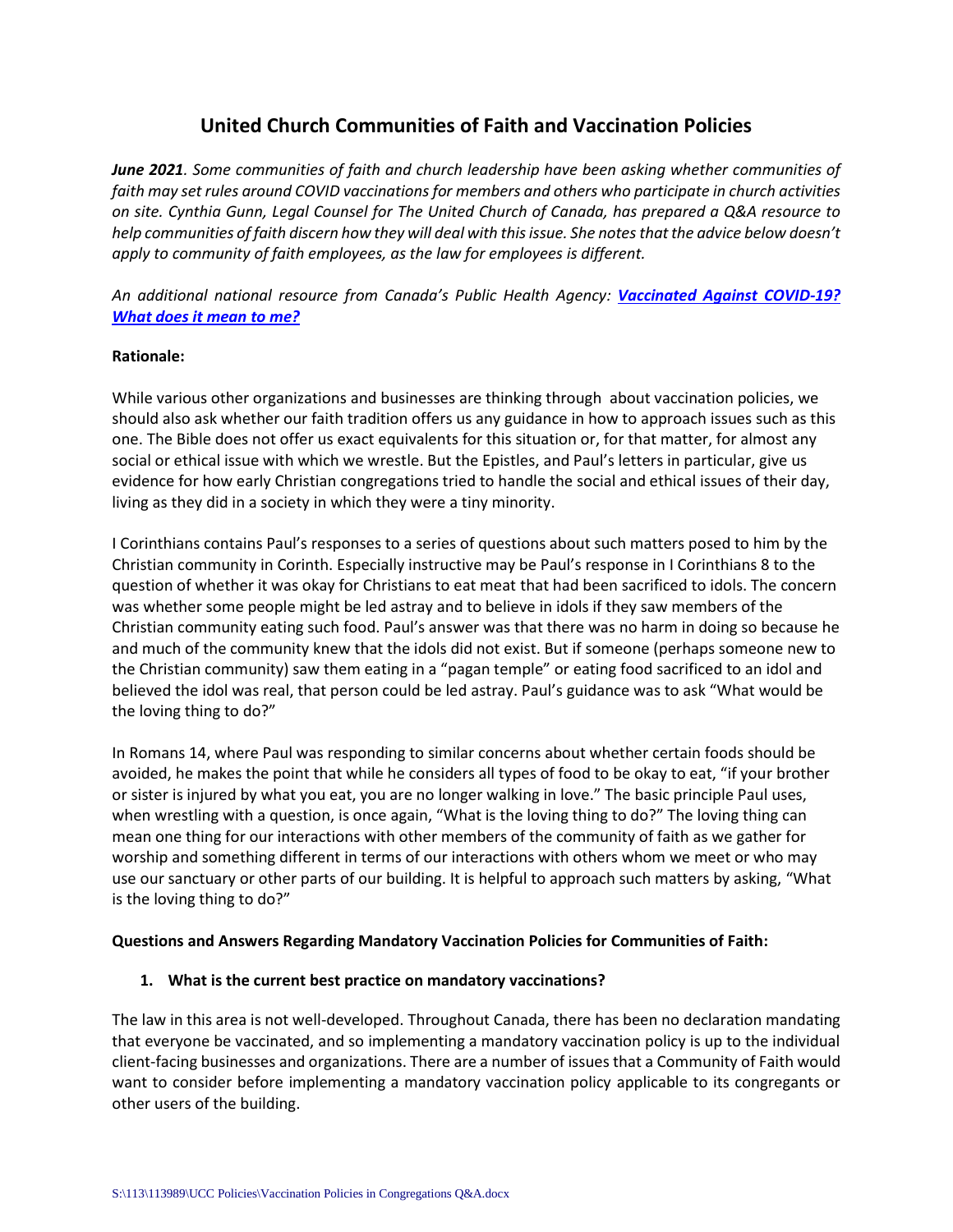At this time, mandatory vaccination policies are not standard practice in Canada and it is unlikely that the government would ever require mandatory vaccination of the general population. However, vaccines are mandatory in certain sectors and we may see an increased number of mandatory vaccination policies as a condition of service.

If Communities of Faith impose mandatory vaccinations, they will need to be mindful of the consequences and will need to give thought to accommodations where necessary. There are also significant privacy concerns that would need to be considered. Any policy that restricts access to a service needs to be reasoned and coherent, and would need to demonstrate why the policy is necessary and proportionate to mandatory requirements that it is imposing. In other words, if there are safe alternatives, or the requirement is not proportionate to the benefit, it may not be acceptable or advisable to have such a policy.

# **2. Could Communities of Faith impose a mandatory vaccination policy for in-person attendance at church services?**

It may be reasonable for Communities of Faith which, in general, conduct activities indoors and in closed spaces, where there is close-contact between worshippers, to implement a mandatory vaccination policy for the safety of their employees and visitors. Communities of Faith are frequently made up of an older demographic and attending in-person worship can include rituals that involve "customer-facing" or "customer-touching" interactions. This makes indoors in-person worship a higher-risk activity.

A mandatory policy requiring congregants to be vaccinated against COVID-19 in order to attend in-person could be acceptable since the Communities of Faith have an obligation to keep their employees, congregants, and other visitors as safe as possible.

# **3. Could Communities of Faith impose a mandatory vaccination policy for in-person attendance at the building for reasons other than worship services?**

A mandatory vaccination policy for attendance at the building for reasons other than worship would need to be very carefully considered based on the specific circumstances. For example, many Communities of Faith offer relief programs for individuals experiencing poverty or homelessness, and requiring vaccinations for individuals wishing to take advantage of those services is likely neither feasible nor reasonable.

On the other hand, it could be reasonable to require vaccinations for a bible study group composed of adult adherents who would like to resume in-person weekly meetings at the building.

# **4. Can Communities of Faith accommodate individuals who cannot be vaccinated?**

Communities of Faith also need to consider human rights legislation which protects individuals from discrimination within the private sector, including accessing goods, services, and facilities. If a mandatory vaccination program resulted in different treatment of unvaccinated congregants or service recipients, the Communities of Faith will need to consider how to accommodate those who cannot or choose not to be vaccinated on the basis of a prohibited ground of discrimination. Any policy on mandatory vaccinations would need to take into account how those individuals may or may not be accommodated.

# **5. Could Communities of Faith impose a mandatory vaccination policy for their tenants?**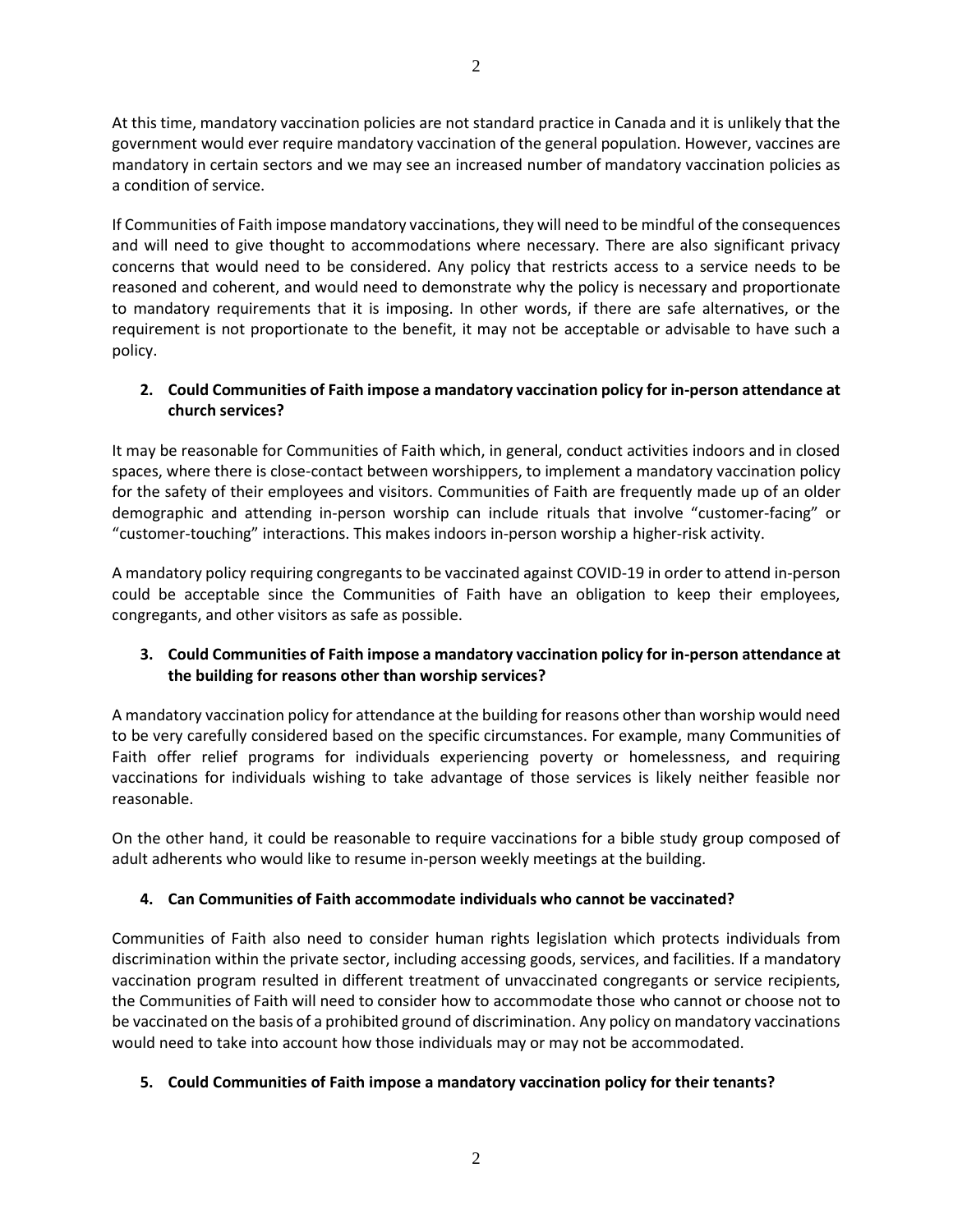For new tenants or occasional tenants subject to the policies of the building, it may be possible to require vaccinations for those who need to be in the building. However, as above, it may depend on the circumstances and on the specific tenant in question. There are no regulations that require mandatory vaccinations with few exceptions. See, for example, the information below about daycares in Ontario. *(Ed.-Please continue to research and apply the rules in place in your community, province, or territory.)*

For existing tenants with leases already in place, the leases would need to be reviewed and assessed. New vaccination policies may or may not be permissible under the terms of existing leases.

## *Ontario: Daycare employees must already be vaccinated*

If a Community of Faith rents space in its building to a daycare, a further mandatory vaccination policy is likely not necessary since the Ontario government has already regulated that sector and required vaccinations. Under s. 57(1) of Ontario Regulation 137/15 of the *Child Care and Early Years Act*, every employee of a child care centre is required to be immunized as directed by the local medical officer of health, and there are special rules relating to COVID-19. In those instances, Communities of Faith should be asking any daycare tenants to confirm that they are complying with the required government regulations.

## **6. Are there other means of mitigating risk?**

Current public health guidelines provide proven strategies for mitigating the risk of infection, including maintaining physical distance; wearing masks; limiting indoor gatherings, especially in spaces with poor circulation. These measures have been shown to be effective in reducing the spread of COVID-19, and should be continued, either as an alternative, or in addition to, a mandatory vaccination policy. Other means include continuing online programming and keeping a contact list of individuals who attend at the building in person.

Communities of Faith should continue to promote and adhere to these measures, at least until the directives from their provincial/territorial government change.

### **7. How can Communities of Faith collect information about vaccination status?**

### *Personal health data is sensitive*

Collecting personal health information from individuals is a sensitive issue. Vaccination status is considered health information and Communities of Faith will need to be cautious if they are intending to collect that information from congregants or other users of the building. They should ensure their policies incorporate best practices to ensure the highest level of privacy protection, given the sensitivity of the personal health information collected and disclosed.

### *There may be no standard vaccination passport indicating status*

At this point, there is no indication that the federal government will develop any standardized form of vaccination certification and although some news reports have indicated that provinces may be considering some form of digital certification, few details are currently available.